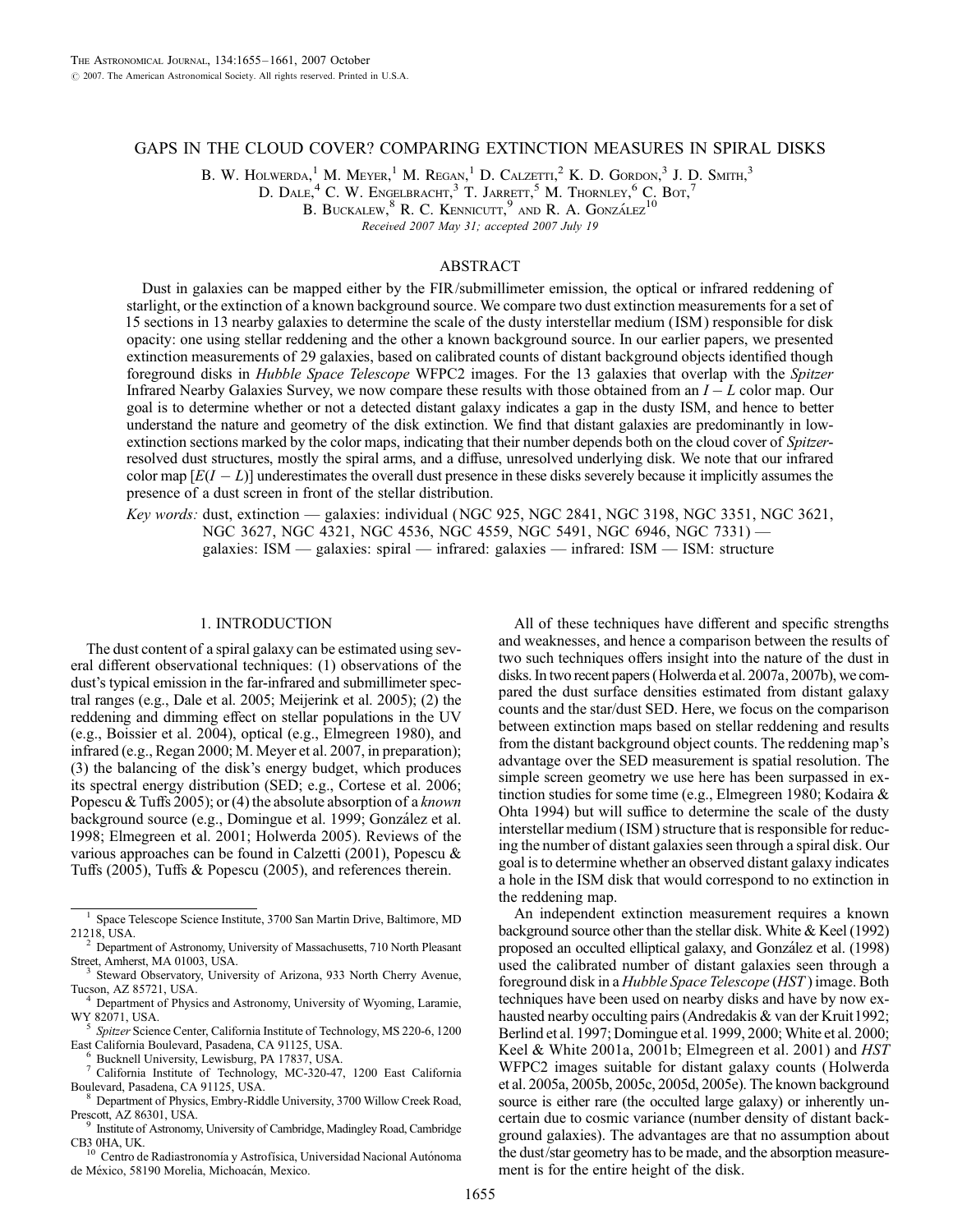Models for the light of spiral disks have incorporated ever more complex geometries for extinction and reddening by dust, both for edge-on systems (e.g., Kodaira & Ohta 1994; Xilouris et al. 1999; Kylafis & Xilouris 2005) and face-on spirals (e.g., Elmegreen 1980; Elmegreen & Block 1999; Disney et al. 1989; Rix & Rieke 1993; Peletier et al. 1995). These have been used to correct stellar populations (Elmegreen 1980; Rix & Rieke 1993) and star formation (see the review of Calzetti 2001 and references therein). The large-scale structure of the dusty ISM in spirals has been modeled this way with a dusty disk more extended but thinner than the stellar one (Elmegreen 1980; Peletier et al. 1995; Xilouris et al. 1999; Bianchi 2007). Dalcanton et al. (2004) argued that dust lanes are a sign of vertical instability in more massive disks, while smaller disks exhibit a fractured dust morphology. Recent observations point to a thicker or second vertical structure of dust ISM (Howk 1999; Howk & Savage 1999; Thompson et al. 2004; Seth et al. 2005; Kamphuis et al. 2007).

Monte Carlo simulations of photons in the disk also use ever more sophisticated geometry: spherical (Witt et al. 1992; Witt & Gordon 2000), cylindrical (Bianchi et al. 1996), planar (Bruzual A et al. 1988; Baes & Dejonghe 2001a, 2001b), and, recently, arbitrary geometry (e.g., Gordon et al. 2001; Misselt et al. 2001; Baes et al. 2003). The clumpiness of the ISM has been proven to be the chief reason why the observed extinction law differs from the Galactic one (Natta & Panagia 1984; Calzetti et al. 1994; Fischera et al. 2003; Fischera & Dopita 2005). The aim of models has shifted to predicting not only the reddening and extinction by the dust in spirals, but also the contribution from the ISM's emission to the overall SED.

Multiwavelength models and observations of disks are addressing several questions regarding spiral disks: star formation measurements (e.g., Calzetti et al. 2005; Dopita et al. 2006b, 2006a), ISM composition (e.g., Draine & Li 2001, 2007; Li & Draine 2001; Draine et al. 2007), energy balance (Popescu et al. 2000; Misiriotis et al. 2001; Tuffs et al. 2004; Dasyra et al. 2005), and stellar populations (Dale et al. 2005, 2007).

The results from the *Spitzer* Infrared Nearby Galaxy Survey (SINGS; Kennicutt et al. 2003) have shed light on the relation between dust and star formation within a range of galaxy types and environments: the starburst galaxy M51 (Calzetti et al. 2005; Thornley et al. 2006), the grand-design spiral M81 (Gordon et al. 2004; Pérez-González et al. 2006), the rings of NGC 7331 (Regan et al. 2004) and M31 (Gordon et al. 2006), the superwind in M82 (Engelbracht et al. 2006), and the dwarf NGC 55 (Engelbracht et al. 2004). Comparative studies for the whole sample of galaxies can be found in Dale et al. (2005, 2007) and Draine et al. (2007).

The mid-infrared bands at 3.6 and 4.5  $\mu$ m are dominated by the emission from the older, smooth stellar disk; either combined with the I-band data can provide a very useful dust-screen extinction map (Regan 2000; M. Meyer et al. 2007, in preparation). We employ the simple screen approach because (1) in the near and mid-infrared we expect most of the disk to be optically thin, with the *Spitzer* bands providing the lowest-extinction view of the disk, and (2) we are only interested in relative opacity values.

The advantage of the color-based extinction map is that the spatial resolution is as high as the original single-band images; however, the derived extinction values are limited by the assumptions about geometry (a single screen of dust in front of a layer of stars) and stellar population (a single stellar color everywhere).

We want to know whether or not a disk is fully transparent in those places where a distant galaxy can be identified in HST images. The notion that those lines of sight are devoid of dust seems to be in contradiction with the picture of a ubiquitous, fractal, and clumpy medium that has developed since the discussions on the opacity of spiral disks (Davies & Burstein 1995).

The organization of this paper is as follows:  $\S$  2 describes the data,  $\S$  3 details the calibrations of the extinction maps,  $\S$  4 briefly describes the distant galaxy counts, and  $\S$  5 and 6 contain our discussion and conclusions.

### 2. DATA

In this paper we use the *Spitzer* IRAC mosaics, and accompanying ground-based I-band data, from the fifth data release of the SINGS project (Kennicutt et al. 2003, 2007). Part of the Spitzer data products are mosaics of the four IRAC channels with a pixel scale of 0.75" in MJy  $sr^{-1}$ , aligned with the sky coordinates. The mosaics are the product of a specialized pipeline to register and ''drizzle'' the basic calibrated data to a single mosaic.

The ground-based I-band images are a complementary SINGS data product. The world coordinates of the I-band data are updated using the stellar positions in the IRAC, channel 1 (3.6  $\mu$ m) mosaic. The I-band images are then shifted to the IRAC mosaic coordinates and degraded to the same resolution, estimated from the stars in the field, generally with a FWHM of  $2.5$ <sup>"</sup>.

#### 3. EXTINCTION MAPS

The Spitzer IRAC channels 1 and 2 (3.6 and 4.5  $\mu$ m) are mostly devoid of the spectral features of interstellar polycyclic aromatic hydrocarbons (PAH) and suffer little from extinction by the larger dust grains. In this paper we use channel 1 (3.6  $\mu$ m) to map the stellar emission. The  $I - L$  color is proportional to the extinction in  $I(A_I)$ ,

$$
A_I = a[E(I - L) + b]. \tag{1}
$$

This leaves two free parameters for the NIR extinction law: the zero point,  $b$ , and the slope,  $a$ . The slope of the IR extinction law is very close to unity:  $a = 0.88$  (Rieke & Lebofsky 1985) for single lines of sight. The zero-point  $b$  can be found using the IRAC 8  $\mu$ m PAH map of the same galaxy.<sup>11</sup>

To determine the zero point  $(b)$  we find the 100 lowest-value pixels in the 8  $\mu$ m PAH map, after sigma clipping to remove the sky. The median value of the 100 corresponding pixels in the extinction map is our zero point  $b$ , i.e., the stellar color of the disk before extinction. Table 1 lists the zero-extinction colors for our maps.

The extinction maps are clipped to the 1  $\sigma$  level calculated from the sky noise in both  $I$  and  $L$  images. The spatial resolution of the extinction maps is predominantly limited by the I-band observations; FWHM estimates of the point-spread function are around  $2.5''$ .

In the construction of the extinction maps, we make three significant assumptions: (1) the geometry of the dust and stars is a simple screen of dust in front of the stars; (2) regions lacking  $8 \mu m$ emission are indicative of the intrinsic stellar color; and (3) the L band (3.6  $\mu$ m) is a good tracer of purely stellar emission. As noted in the introduction, more sophisticated models exist for the dust's effect on stellar emission, but these maps will suffice for our purposes. Similar maps are used by M. Meyer et al. (2007, in preparation) to trace the dusty ISM for comparison with the morphology of CO and H i maps.

<sup>&</sup>lt;sup>11</sup> The 8  $\mu$ m PAH-only map is obtained from IRAC's channel 4 by subtracting the stellar contribution to it. This contribution is estimated from channels 1 and 2  $(3.6 \text{ and } 4.5 \mu \text{m})$ , using the same formalism as Pahre et al.  $(2004a, 2004b)$  but with the improved aperture corrections from T. Jarrett ( http://spider.ipac.caltech.edu/ staff/jarrett/irac/calibration/index.html) and Dale et al. (2007).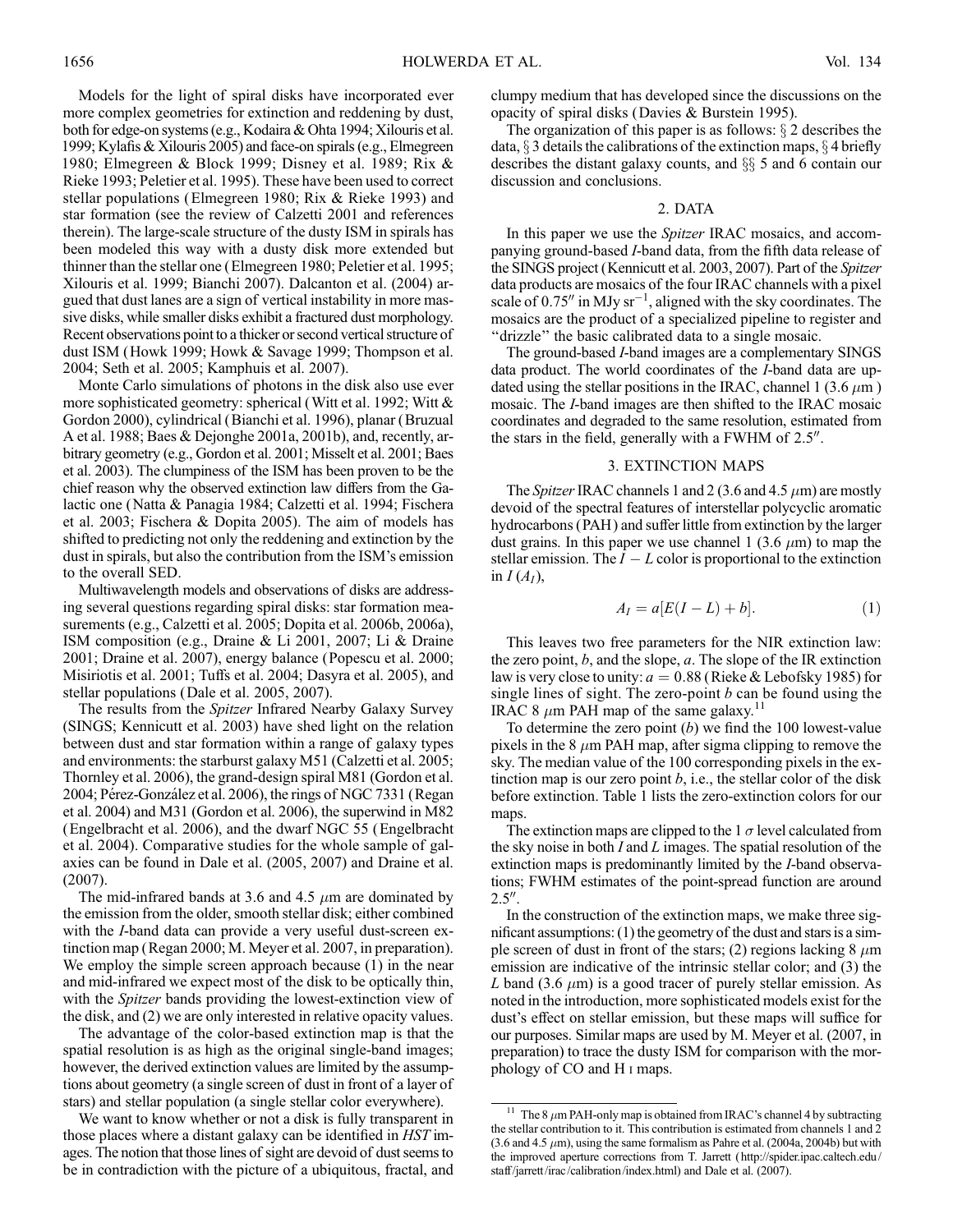TABLE 1 THE ZERO-EXTINCTION  $(I - L)$  COLOR—THE ZERO POINT IN EQUATION (1)

| $E(I-L)$ |
|----------|
| $-0.5$   |
| $-0.3$   |
| $-0.4$   |
| $-12$    |
| $-0.9$   |
| $-0.4$   |
| $-0.3$   |
| $-0.3$   |
| $-0.4$   |
| $-0.4$   |
| $-0.6$   |
| $-0.3$   |
| $-0.3$   |
|          |

NOTE.—The values display a range not unreasonable for spiral disk stellar populations (Bell & de Jong 2001).

The first assumption is a screen of dust in front of the stars. This is the simplest geometry one could use, and it allows the application of the extinction law as found for single lines of sight. Mixing the extincting dust and stars would result in a decoupling of the relation between color and extinction (Natta & Panagia 1984; Calzetti et al. 1994; Fischera et al. 2003; Fischera & Dopita 2005). Alternative maps could be constructed using a more gray relation than equation (1), reflecting the mix of dust and stars. Unfortunately, the choice of extinction law is problematic, as the exact mix and geometry are unknown and likely to change in different sections of the disk. However, we are interested in the relative extinction in our maps (whether or not distant galaxies are preferentially detected in low-extinction regions) and not in the absolute extinction along a given line of sight. We note that these maps represent lower limits for the total extinction through the disk.

The second assumption is that PAH emission does not arise in sections that have no interstellar dust; therefore, these sections will exhibit no reddening in the  $E(I - L)$  map. Recent observations with Spitzer have found regions in galaxies with 24  $\mu$ m emission but no  $8 \mu$ m emission (e.g., Meixner et al. 2006). This is attributed to different processing of the dust grains and PAHs by the strong UV fields of star-forming regions. However, the lowest fluxes of PAH emission in these images occur not in the centers of bright star-forming regions but in the disk, between the arms.

The third assumption is the choice of reference band for the purely stellar emission. M. Meyer et al. (2007, in preparation) chose channel 2 (4.5  $\mu$ m) as the NIR reference, and in this paper we use channel 1 (3.6  $\mu$ m). Both suffer small-scale contamination from nonstellar emission; channel 2 (4.5  $\mu$ m) may contain hot dust emission (Lu et al. 2003; Pahre et al. 2004a; Regan et al. 2004; Calzetti et al. 2005; Hunter et al. 2006), and channel 1 (3.6  $\mu$ m) comprises a smaller PAH emission feature, centered near  $3.3 \mu m$ , and may contain hot dust emission as well. In both cases, the PAH or hot dust would increase the flux in the "stellar" channel, artificially elevating the implied extinction in the I band. This additional uncertainty is on the order of the stellar color gradient (approximately a tenth of a magnitude). Both of the uncertainties, contamination and stellar gradient, are much smaller than the uncertainty due to the assumed geometry of the stars and dust in the extinction values in the presented maps, but they do change the distribution. To check for systematic effects between channel 1 and 2, we compared our extinction map of NGC 3627 made from channel 1 (3.6  $\mu$ m; Fig. 1) to one using channel 2 (4.5  $\mu$ m) from M. Meyer et al. (2007, in preparation, their Fig. 3). The comparison reveals little difference in structure (only some disparities in the H  $\mu$  regions in the spiral arms) and an overall offset of 0.05 mag in extinction. Because the PAHs affect only H ii regions and we are interested in the overall disk, this should not strongly influence our overall conclusions.

Given the above assumptions (the star/dust geometry, the intrinsic stellar color of the disk, and the link between lack of extinction and absence of 8  $\mu$ m PAH emission), the absolute calibration of the extinction maps is uncertain. The dominant presupposition is that of the geometry (and hence the extinction law), which most certainly results in an underestimate of the dust in these galaxies. However, because we investigate the ''preference'' of distant objects for low- or high-extinction regions, these maps will suffice to distinguish between sections of higher and lower extinction.

## 4. DISTANT GALAXY COUNTS

Holwerda et al. (2005b) presented disk-extinction measurements based on counts of distant galaxies, calibrated for crowding and confusion with the synthetic field method (SFM; González et al. 1998; Holwerda et al. 2005a). The calibration is done with a series of ''synthetic fields,'' the original image with an artificially dimmed Hubble Deep Field (HDF) added to it. The relation between artificial dimming and HDF galaxies retrieved from the synthetic field can then be used to find the average extinction in the field from the number of *observed* distant galaxies found in the original field. The relation between the number of HDF galaxies and dimming is unique for each field, and synthetic fields are made for each science field. In the zero-extinction synthetic field, the added HDF galaxies show where distant galaxies could have been detected under the crowding conditions in the science field. The SFM gives an average opacity for the whole height of a section of the spiral disk.<sup>12</sup>

In Holwerda et al. (2005b) we already speculated that if the galaxies identified in the WFPC2 field are in those sections of the disk that are effectively transparent, then the average extinction found from the SFM is an indication of dust cloud cover. If so, we found that typical covering fractions are 40% for the disk and 60% for the spiral arms, assuming fully opaque clouds. We have compared these disk opacity measurements with those from the occulting galaxy technique (Holwerda et al. 2005b), and those provided by an SED model based on the IRAC and MIPS data (Holwerda et al. 2007a). The disk opacity values apparent optical depths—for all three methods agree well. In Holwerda et al. (2007a) we found a typical cloud optical depth of 0.4, which corresponds to a typical cloud size of 60 pc.

In this paper, we explore the earlier assertion that distant galaxies are predominantly found in those sections of the disk that are completely transparent, something that appears somewhat contradictory to the small scale found in our comparison with the SED. Therefore, we quantify to what extent large dust clouds resolved with IRAC determine the SFM opacity value.

# 5. DISTANT GALAXY NUMBER AND DISK EXTINCTION

The I-band extinction maps based on the above method are presented in Figure 1. The extinction is higher in the spiral arms, and the effects of H ii regions can clearly be seen. In Figure 1, the WFPC2 footprint and the positions of the identified distant galaxies from Holwerda et al. (2005b) are also plotted on the extinction

 $12$  The term disk opacity is defined as the apparent optical depth for the whole height of the disk expressed in magnitudes.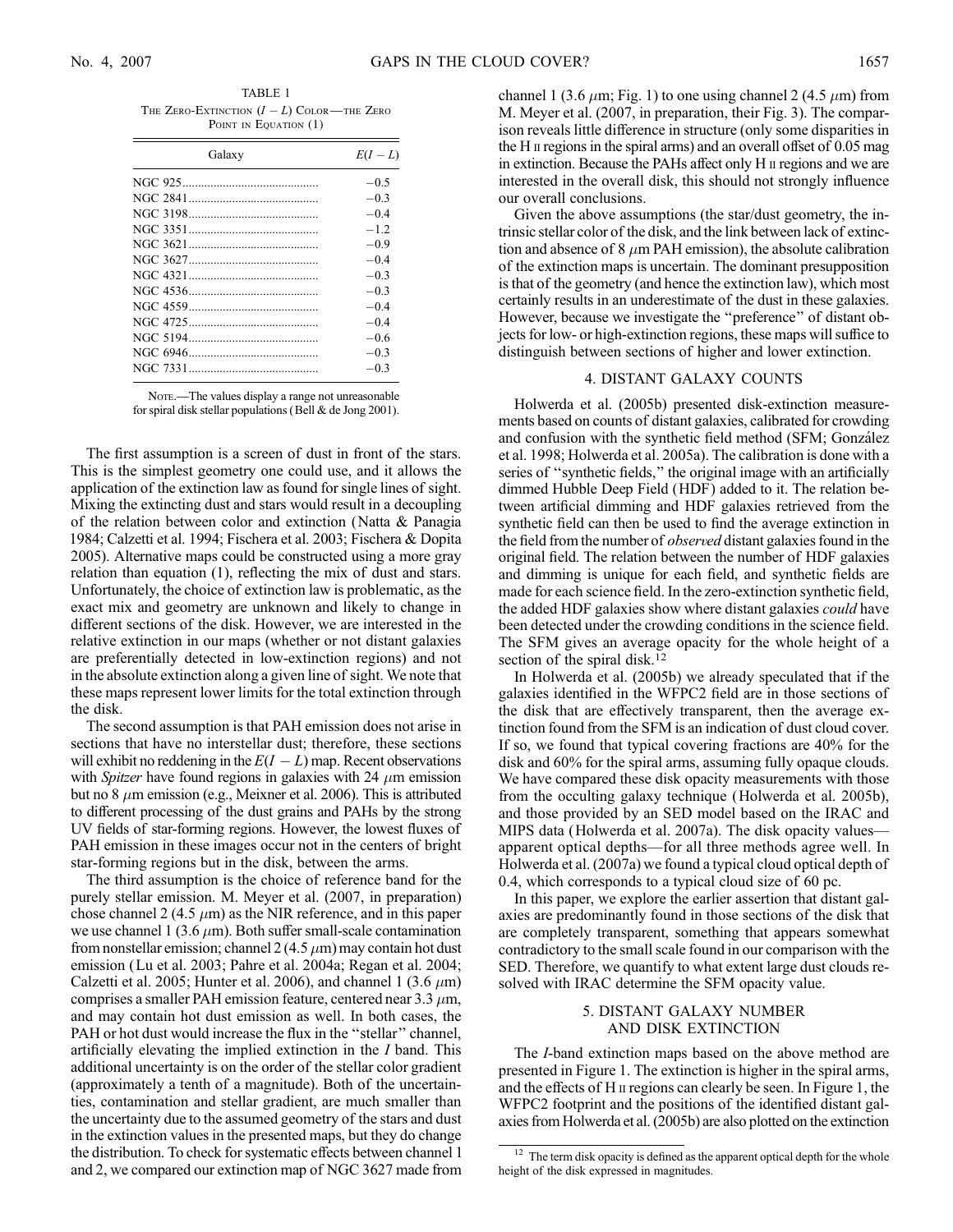

Fig. 1.—Details from the extinction maps, based on the  $E(I - L)$  color, for the 13 SINGS galaxies in our sample. Gray-scale values are the optical depth  $\tau$  implied by the  $I - L$  color. The WFPC2 field of view used for the galaxy counts in Holwerda et al. (2005b) is overlaid. The crosses are the positions of the distant galaxies identified in the HST WFPC2 data.

map. Since the WFPC2 fields are centered on a spiral arm further out in the disk, the sigma-clipped extinction maps often do not cover the entire field of view of the WFPC2.<sup>13</sup>

The distant galaxies identified by Holwerda et al. (2005b) appear to be mostly in the regions of lower extinction (Fig. 1). To test this, we compare the distribution of extinction values at the positions of observed distant background galaxies to the distribution of extinction values where a distant galaxy could be found, i.e., the position of the synthetic galaxies. For the reference distribution, we use the extinction values at the positions of the added HDF distant galaxies in the zero-extinction synthetic field. These are positions in the extinction map where we could have found a distant galaxy, given the crowding and confusion conditions in the HST WFPC2 images.

Figure 2 shows the cumulative histogram for these two sets of extinction values, at the position of the observed distant galaxies and the synthetic ones. The majority of the observed distant galaxies are detected predominantly below extinction values of 0.2 mag. Artificial, synthetic distant galaxies can be found in regions with larger extinction values. A Kolmogorov-Smirnov test shows that the probability that the two distributions are similar is

<sup>&</sup>lt;sup>13</sup> In the case of NGC 3198 and NGC 4536, the overlap of the WFPC2 field and the extinction map is small ( Fig. 1), and these two galaxies do not contribute much to the statistical result (Fig. 2).



Fig. 2.—Cumulative histogram of extinction values at the position of observed distant background galaxies (*dotted histogram*), compared to the histogram of extinction values based on the positions of artificial galaxies within the WFPC2 field of view (solid histogram).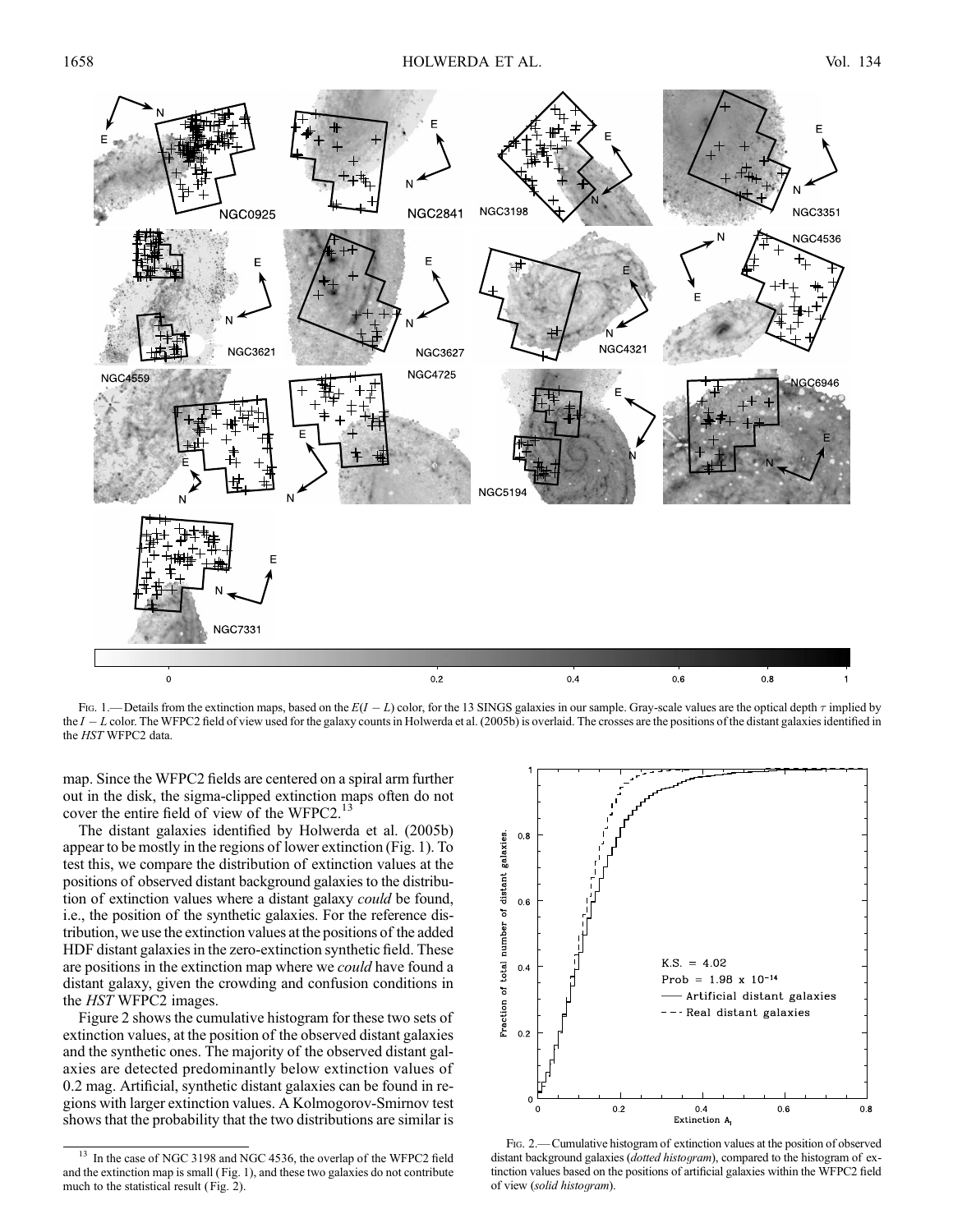TABLE 2 Average Apparent Extinction from the Number of Distant Galaxies,  $A<sub>SFM</sub>$ , the Spitzer SED,  $A<sub>SED</sub>$ , from Holwerda et al. (2007), AND THE COLOR MAPS IN THIS WORK,  $A_{(I-L)}$ 

| Galaxy | $A_{\rm SFM}$                 | $A_{\rm SED}$  | $A_{(I-L)}$     |
|--------|-------------------------------|----------------|-----------------|
|        | $-0.4_{-0.3}^{+0.3}$          | 0.7            | $0.11 \pm 0.07$ |
|        | $0.8^{+0.5}_{-0.4}$           | 1.5            | $0.08 \pm 0.05$ |
|        | $0.8^{+0.3}_{-0.3}$           | 0.8            | $0.11 \pm 0.07$ |
|        | $.2^{+0.6}_{-0.2}$<br>$-0.5$  | 1.1            |                 |
|        | $2.2^{+0.6}_{-0.6}$<br>$-0.6$ | 1.1            | $0.08 \pm 0.08$ |
|        | $1.0^{+0.4}$<br>-03           | 0.8            | $0.09 \pm 0.10$ |
|        | $2.1_{-0.7}^{+0.7}$           | 1.8            | $0.12 + 0.11$   |
|        | $2.3^{+0.8}_{-0.2}$           | 3.0            | $0.06 \pm 0.06$ |
|        | $0.9^{+0.4}$<br>-0.4          | 0.3            | $0.11 \pm 0.07$ |
|        | $0.1 + 0.3$<br>$-0.3$         | 0.3            | $0.08 \pm 0.06$ |
|        | $0.8^{+0.3}_{-0.3}$           | 0 <sub>5</sub> | $0.05 \pm 0.05$ |
|        | $-0.4^{+0.4}_{-0.4}$          | 3.6            | $0.24 \pm 0.08$ |
|        | $1.4^{+0.6}_{-0.6}$           | 4.2            | $0.18 \pm 0.09$ |
|        | $1.1^{+0.6}_{-0.5}$           | 1.4            | $0.18 \pm 0.11$ |
|        | $0.3 + 0.3$<br>03             | 0.5            | $0.11 \pm 0.08$ |
|        |                               |                |                 |

Note.—These values have not been corrected for inclination, because such correction depends on the assumed dust geometry and the dust's effective filling factor.

negligible  $(1.98 \times 10^{-14})$ . Hence, an observed distant galaxy is more likely to be found in a low-extinction section of the  $disk.<sup>14</sup>$ 

Cloud cover by optically thick clouds, which can be resolved with *Spitzer*, is one factor reducing the detected number of distant galaxies observed through a disk. However, distant background galaxies are not found exclusively at zero-extinction regions; 60% of the observed galaxies are identified at more than 0.1 mag of extinction (see Fig. 2). Therefore, a second factor determining their observed number is the lower extinction, unresolved dust disk. If this is a cloud filling factor as well (discrete clouds rather than a screen), these are many smaller clouds in addition to the structures seen in the extinction maps, consistent with our result in Holwerda et al. (2007a).

How much of the opacity measured from missing distant galaxies is caused by complete blocking of the line of sight depends on what value in the extinction map from the infrared color translates into a distant galaxy that is unidentifiable as such. The extinction maps in Figure 1 underestimate the overall dust surface density and, hence, the opacity of the disks. This can be illustrated with a comparison between the average opacities (apparent optical depths) from the  $E(I - L)$  extinction maps  $(A_{(I-L)})$ , the overall Spitzer SED ( $A<sub>SED</sub>$ ), and the number of distant galaxies ( $A<sub>SEM</sub>$ ). The average extinction values from the maps, from the part where there are data, are generally much lower than those derived from the SED or the number of distant galaxies (Table 2). This can partially be explained by the fact that the SFM measures the extinction for the entire height of the disk (the background sources are well beyond the disk) and the color map measures the extinction by at best half of the disk's height, which is the part backlit by the stellar disk. This would explain a factor of 2 difference between the two opacity values. The second reason that the extinction maps underestimate the total opacity is the assumed star/dust geometry. A mix of stars and dust does not follow a neat extinction law and will generally display a variety of extinction law behaviors, all of them more ''gray'' than the one from Rieke & Lebofsky (1985) depending on geometry (as shown previously by several authors, notably Elmegreen 1980; Natta & Panagia 1984). Let us set values in the  $E(I - L)$  map that would be opaque for a distant galaxy and compare how the cloud cover explains the missing distant galaxies.

In our  $E(I - L)$  extinction maps,  $A_{(I-L)} = 0.5$  (half the height of the disk), or possibly  $A_{(I-L)} = 0.3$  (a third of the height), is the naively expected opaque disk value. Table 3 lists the covering percentage of the extinction maps for pixels above  $A_{(I-L)} =$ 0:5, 0.3, and 0.1 for the whole map and the section covered by the WFPC2. Extinction values greater than either 0.5 and 0.3 fail to cover the fraction implied by the SFM measurement. Only if the  $A_{(I-L)}$  extinction is underestimated by a factor of 10 do the cloud cover fractions match up to the same order, yet we found most of our real observed distant galaxies at positions with 0.1 mag of extinction (Fig. 2). Hence, if we take  $A_{(I-L)} \approx 0.3$  as the point

| TABLE 3                                                                                                                   |  |  |  |  |  |  |  |  |
|---------------------------------------------------------------------------------------------------------------------------|--|--|--|--|--|--|--|--|
| CLOUD COVERING PERCENTAGES OF THE DISK FOR DIFFERENT VALUES OF DISK OPACITY ( $\tau > 0.5, 0.3$ , and 0.1), BOTH          |  |  |  |  |  |  |  |  |
| FOR THE ENTIRE EXTINCTION MAP ( $f_{\text{map}}$ ), AS WELL AS FOR THE SECTION COVERED BY THE WFPC2 ( $f_{\text{WFPC}}$ ) |  |  |  |  |  |  |  |  |

|               |      | $f_{\text{map}}$ |      | $f_{WFPC}$ |      |       |               |  |
|---------------|------|------------------|------|------------|------|-------|---------------|--|
| <b>GALAXY</b> | >0.5 | >0.3             | >0.1 | >0.5       | >0.3 | > 0.1 | $f_{\rm SFM}$ |  |
|               | 0.2  | 1.6              | 38   | 0.1        | 4.9  | 58    |               |  |
|               | 0.0  | 0.1              | 28   | 0.0        | 0.4  | 47    | 52            |  |
|               | 0.1  | 1.3              | 55   | 0.3        | 3.3  | 74    | 52            |  |
|               | 0.1  | 1.0              | 66   | 0.2        | 2.3  | 91    | 67            |  |
|               | 1.0  | 5.1              | 46   | 0.3        | 2.8  | 40    | 87            |  |
|               | 1.0  | 5.1              | 46   | 1.2        | 7.2  | 41    | 60            |  |
|               | 0.5  | 3.4              | 39   | 2.4        | 8.2  | 72    | 86            |  |
|               | 0.0  | 0.8              | 17   | 0.1        | 1.7  | 27    | 88            |  |
|               | 0.7  | 2.7              | 17   | 0.0        | 3.9  | 61    | 56            |  |
|               | 0.1  | 1 <sub>1</sub>   | 32   | 0.3        | 1.6  | 41    | 9             |  |
|               | 0.0  | 0.1              | 10   | 0.0        | 0.5  | 22    | 52            |  |
|               | 1.0  | 15               | 82   | 3.6        | 50   | 10    | .             |  |
|               | 1.0  | 15               | 82   | 1.7        | 19   | 89    | 72            |  |
|               | 1.0  | 11               | 87   | 4.0        | 22   | 94    | 64            |  |
|               | 0.4  | 10               | 61   | 0.4        | 7.5  | 64    | 24            |  |

Nore.—The column marked " $f_{\rm SFM}$ " gives the cloud cover for the WFPC2 section implied from the SFM measurement, assuming only optically thick clouds.

<sup>&</sup>lt;sup>14</sup> The limiting factor in the detection of HDF galaxies is the "granularity" in the science field, i.e., how resolved the stellar disk is (see our discussion in González et al. 2003; Holwerda et al. 2005e), not the disk's opacity.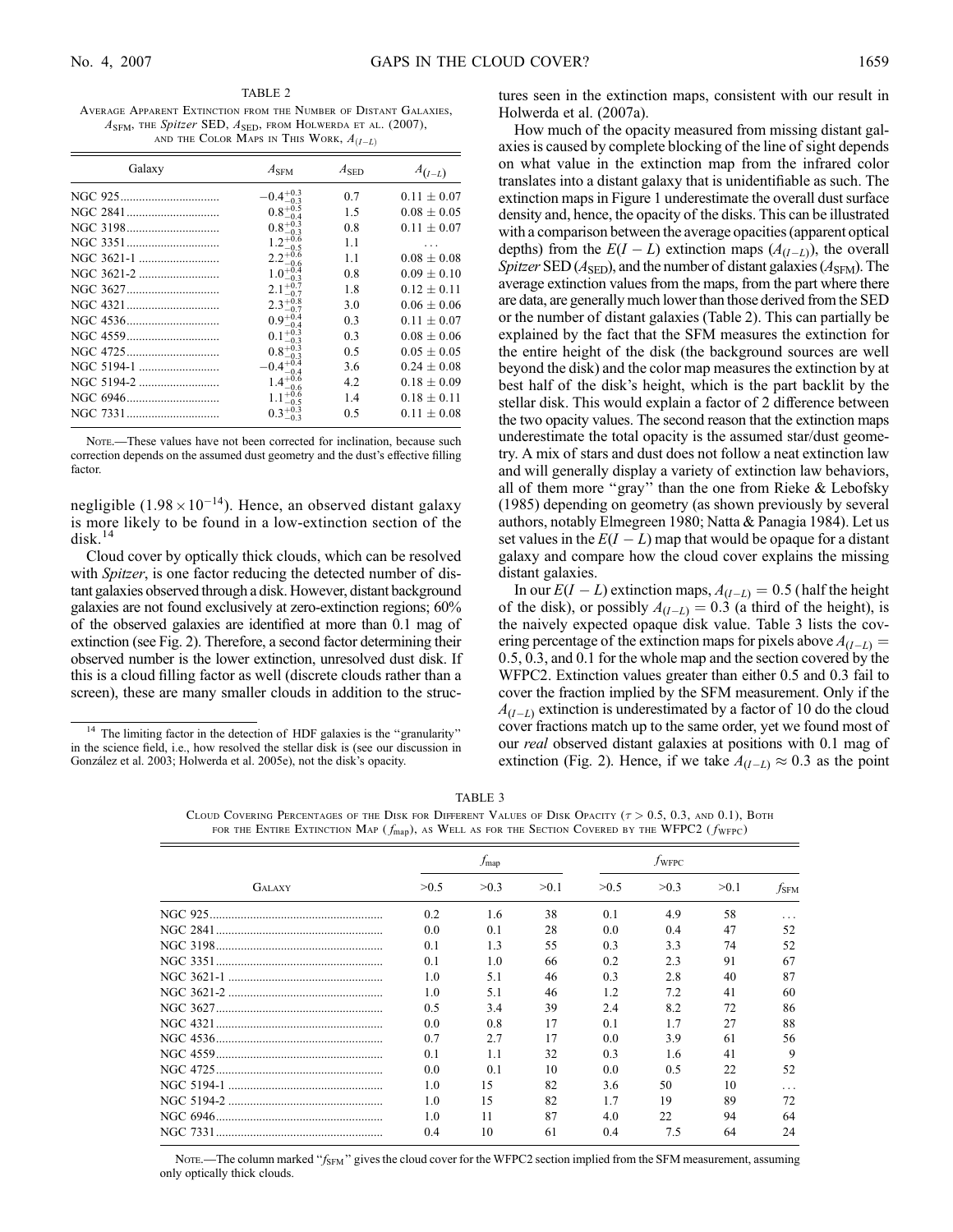where the disk is opaque for distant galaxies, the big opaque clouds only block  $\sim$ 10% of the typical background of distant galaxies outright (Fig. 2, *solid line*). That corresponds to  $\sim 0.3$  mag of the SFM opacity measurement. Hence the remainder—often the majority—of the measured opacity is due to the unresolved and semitransparent disk.

In Holwerda et al. (2005b) we voiced our suspicion that the distant galaxies are detected in gaps in the ISM disk, based on the average color of these galaxies, which remained constant with the disk opacity inferred from their number. In addition, we found that the opacity from the counts of distant galaxies depended little on the inclination of the foreground disk.

This result we initially explained by a flat distribution of clouds for which the projected filling factor remains constant. This model did not specify the typical size of the opaque clouds, but a similar or greater angular size than the projected distant galaxies was implied. In Holwerda et al. (2007a) we found that small, optically thin clouds dominate the disks, using extra information from the Spitzer SED. Figure 2 appears to corroborate the hypothesis that the filling factor of large, resolved clouds do play a role in determining the number of distant galaxies found, but they are not the sole cause for their diminishing number and hence extinction in the disk. The second factor is the underlying disk of unresolved, small clouds. Therefore, the presence of a distant galaxy seen through a foreground disk does not imply that no dusty ISM is present along that particular line of sight.

### 6. CONCLUSIONS

From the extinction values at the position of distant galaxies we draw the following conclusions:

1. Distant galaxies are identified through a spiral disk in the lower opacity regions. Their number is, only in part, determined by the cloud cover of large, resolved clouds in the disk (Fig. 2).

| Andredakis, Y. C., & van der Kruit, P. C. 1992, A&A, 265, 396 |  |  |  |  |  |  |
|---------------------------------------------------------------|--|--|--|--|--|--|
|                                                               |  |  |  |  |  |  |

- Baes, M., & Dejonghe, H. 2001a, MNRAS, 326, 722
- ———. 2001b, MNRAS, 326, 733
- Baes, M., et al. 2003, MNRAS, 343, 1081
- Bell, E. F., & de Jong, R. S. 2001, ApJ, 550, 212
- Berlind, A. A., Quillen, A. C., Pogge, R. W., & Sellgren, K. 1997, AJ, 114, 107
- Bianchi, S. 2007, A&A, in press
- Bianchi, S., Ferrara, A., & Giovanardi, C. 1996, ApJ, 465, 127
- Boissier, S., Boselli, A., Buat, V., Donas, J., & Milliard, B. 2004, A&A, 424, 465
- Bruzual A., G., Magris, G., & Calvet, N. 1988, ApJ, 333, 673
- Calzetti, D. 2001, PASP, 113, 1449
- Calzetti, D., Kinney, A. L., & Storchi-Bergmann, T. 1994, ApJ, 429, 582
- Calzetti, D., et al. 2005, ApJ, 633, 871
- Cortese, L., et al. 2006, ApJ, 637, 242
- Dalcanton, J. J., Yoachim, P., & Bernstein, R. A. 2004, ApJ, 608, 189
- Dale, D. A., et al. 2005, ApJ, 633, 857
- ———. 2007, ApJ, 655, 863
- Dasyra, K. M., Xilouris, E. M., Misiriotis, A., & Kylafis, N. D. 2005, A&A, 437, 447
- Davies, J. I., & Burstein, D. 1995, The Opacity of Spiral Disks ( Dordrecht: Kluwer)
- Disney, M., Davies, J., & Phillipps, S. 1989, MNRAS, 239, 939
- Domingue, D. L., Keel, W. C., Ryder, S. D., & White, R. E. 1999, AJ, 118, 1542
- Domingue, D. L., Keel, W. C., & White, R. E. 2000, ApJ, 545, 171
- Dopita, M. A., et al. 2006a, ApJS, 167, 177
- ———. 2006b, ApJ, 647, 244
- Draine, B. T., & Li, A. 2001, ApJ, 551, 807
- ———. 2007, ApJ, 657, 810
- Draine, B. T., et al. 2007, ApJ, 663, 866
- Elmegreen, B. G., & Block, D. L. 1999, MNRAS, 303, 133
- Elmegreen, D. M. 1980, ApJS, 43, 37
- Elmegreen, D. M., Kaufman, M., Elmegreen, B. G., Brinks, E., Struck, C., Klaric´, M., & Thomasson, M. 2001, AJ, 121, 182

2. Most of the distant galaxies are identified in parts of the disk with some extinction. Dusty ISM clouds, unresolved by Spitzer, are the second reason for the diminishing of their number (Fig. 2).

3. The apparent optical depth from the number of distant galaxies can be expressed as a cloud cover fraction; however, this implies opaque clouds, while the majority of the dust clouds are optically thin and unresolved.

4. We reconfirm that extinction maps from an infrared color [e.g.,  $E(I - L)$ ] will mark the sections of higher extinction but underestimate the total extinction in any given part of the disk (Table 2) because of the intrinsic assumption of a simple geometry.

In future applications of the counts of distant galaxies as a probe of disk opacity, the nature of the cloud geometry, expressed as a cloud covering factor, should become increasingly evident. We hope to learn more about the nature of the smooth extinction disk in our future studies using distant galaxies as an extinction test in the HST ACS surveys of M51, M101, and M81.

The authors would like to thank T. Jarrett, for making his aperture corrections available, and B. Sugerman, for his help with the construction of the extinction maps. The authors would like to thank the referee, D. Elmegreen, for her comments; they helped tremendously to improve the paper. This work is based in part on archival data obtained with the Spitzer Space Telescope, which is operated by the Jet Propulsion Laboratory, California Institute of Technology, under a contract with NASA. This work is also based on observations with the NASA/ESA Hubble Space Telescope, obtained at the STScI, which is operated by the Association of Universities for Research in Astronomy (AURA), Inc., under NASA contract NAS5-26555. Support for this work was provided by NASA through grant number c3886 to D. Calzetti.

### **REFERENCES**

- Engelbracht, C. W., et al. 2004, ApJS, 154, 248
- ———. 2006, ApJ, 642, L127
- Fischera, J., & Dopita, M. 2005, ApJ, 619, 340
- Fischera, J., Dopita, M. A., & Sutherland, R. S. 2003, ApJ, 599, L21
- González, R. A., Allen, R. J., Dirsch, B., Ferguson, H. C., Calzetti, D., & Panagia, N. 1998, ApJ, 506, 152
- Gonza´lez, R. A., Loinard, L., Allen, R. J., & Muller, S. 2003, AJ, 125, 1182
- Gordon, K. D., Misselt, K. A., Witt, A. N., & Clayton, G. C. 2001, ApJ, 551, 269
- Gordon, K. D., et al. 2004, ApJS, 154, 215
- ———. 2006, ApJ, 638, L87
- Holwerda, B. W. 2005, Ph.D. thesis, Kapteyn Astronomical Institute
- Holwerda, B. W., Draine, B., Gordon, K. D., González, R. A., Calzetti, D., Thornley, B., Allen, R. J., & van der Kruit, P. C. 2007a, AJ, 134, in press Holwerda, B. W., González, R. A., Allen, R. J., & van der Kruit, P. C. 2005a,
- AJ, 129, 1381
- ———. 2005b, AJ, 129, 1396 ———. 2005c, A&A, 444, 101
- ———. 2005d, A&A, 444, 319
- Holwerda, B. W., González, R. A., van der Kruit, P. C., & Allen, R. J. 2005e,
- A&A, 444, 109 Holwerda, B. W., et al. 2007b, in ASP Conf. Ser., Infrared Diagnostics of Gal-
- axy Evolution, ed. R.-R. Chary (San Francisco: ASP), in press (astro-ph/0603395) Howk, J. C. 1999, Ap&SS, 269, 293
- Howk, J. C., & Savage, B. D. 1999, AJ, 117, 2077
- Hunter, D. A., Elmegreen, B. G., & Martin, E. 2006, AJ, 132, 801
- Kamphuis, P., Holwerda, B. W., Allen, R. J., Peletier, R. F., & van der Kruit, P. C. 2007, A&A, 471, L1
- Keel, W. C., & White, R. E. 2001a, AJ, 122, 1369
- $-$ . 2001b, AJ, 121, 1442
- Kennicutt, R. C., Jr., et al. 2003, PASP, 115, 928
- -. 2007, The Spitzer Infrared Nearby Galaxies Survey Fifth Data Delivery User's Guide (Pasadena: Caltech), http://data.spitzer.caltech.edu/popular/sings/ 20070410\_enhanced\_v1/Documents/sings\_ fifth\_delivery\_v2.pdf